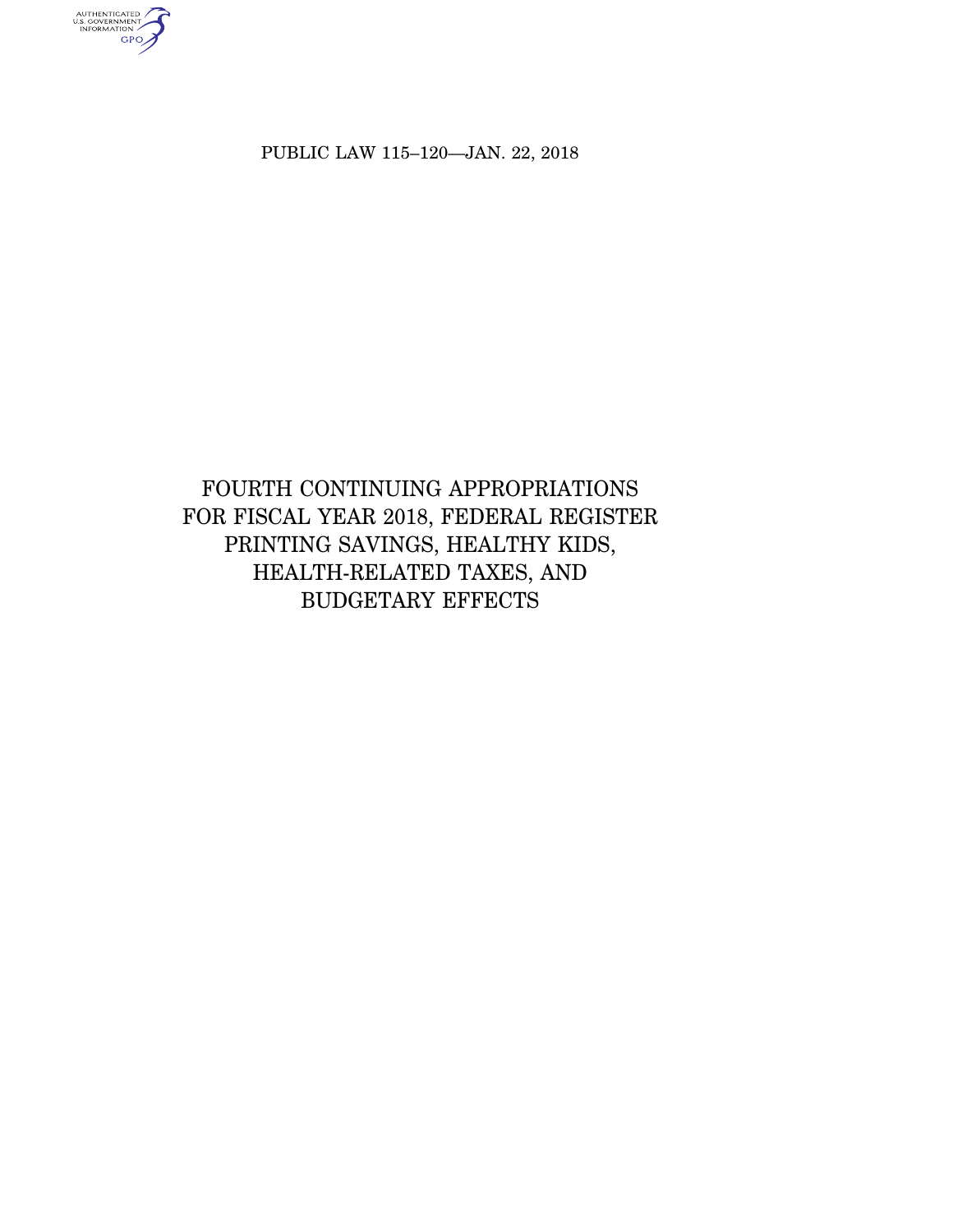# Public Law 115–120 115th Congress

# An Act

Jan. 22, 2018 [H.R. 195]

Making further continuing appropriations for the fiscal year ending September 30, 2018, and for other purposes.

*Be it enacted by the Senate and House of Representatives of the United States of America in Congress assembled,* 

Federal Register Printing Savings Act of 2017.

# **DIVISION A—FEDERAL REGISTER PRINTING SAVINGS ACT OF 2017**

44 USC 101 note.

### **SECTION 1. SHORT TITLE.**

This division may be cited as the ''Federal Register Printing Savings Act of 2017''.

# **SEC. 2. RESTRICTIONS ON DISTRIBUTION OF FREE PRINTED COPIES OF FEDERAL REGISTER TO MEMBERS OF CONGRESS AND FEDERAL EMPLOYEES.**

(a) RESTRICTIONS.—Section 1506 of title 44, United States Code, is amended—

(1) by striking ''The Administrative Committee'' and inserting "(a) COMPOSITION; DUTIES.—The Administrative Committee'';

 $(2)$  in subsection  $(a)(4)$ , by striking "the number of copies" and inserting "subject to subsection (b), the number of copies"; and

Regulations.

(3) by adding at the end the following new subsection: ''(b) RESTRICTIONS ON DISTRIBUTION OF FREE PRINTED COPIES TO MEMBERS OF CONGRESS AND OFFICERS AND EMPLOYEES OF THE UNITED STATES.—

''(1) PROHIBITING SUBSCRIPTION TO PRINTED COPIES WITHOUT REQUEST.—Under the regulations prescribed to carry out subsection (a)(4), the Director of the Government Publishing Office may not provide a printed copy of the Federal Register without charge to any Member of Congress or any other office of the United States during a year unless—

"(A) the Member or office requests a printed copy of a specific issue of the Federal Register; or

''(B) during that year or during the previous year, the Member or office requested a subscription to printed copies of the Federal Register for that year, as described in paragraph (2).

" $(2)$  ADMINISTRATION OF SUBSCRIPTIONS.—The regulations prescribed to carry out subsection (a)(4) shall include—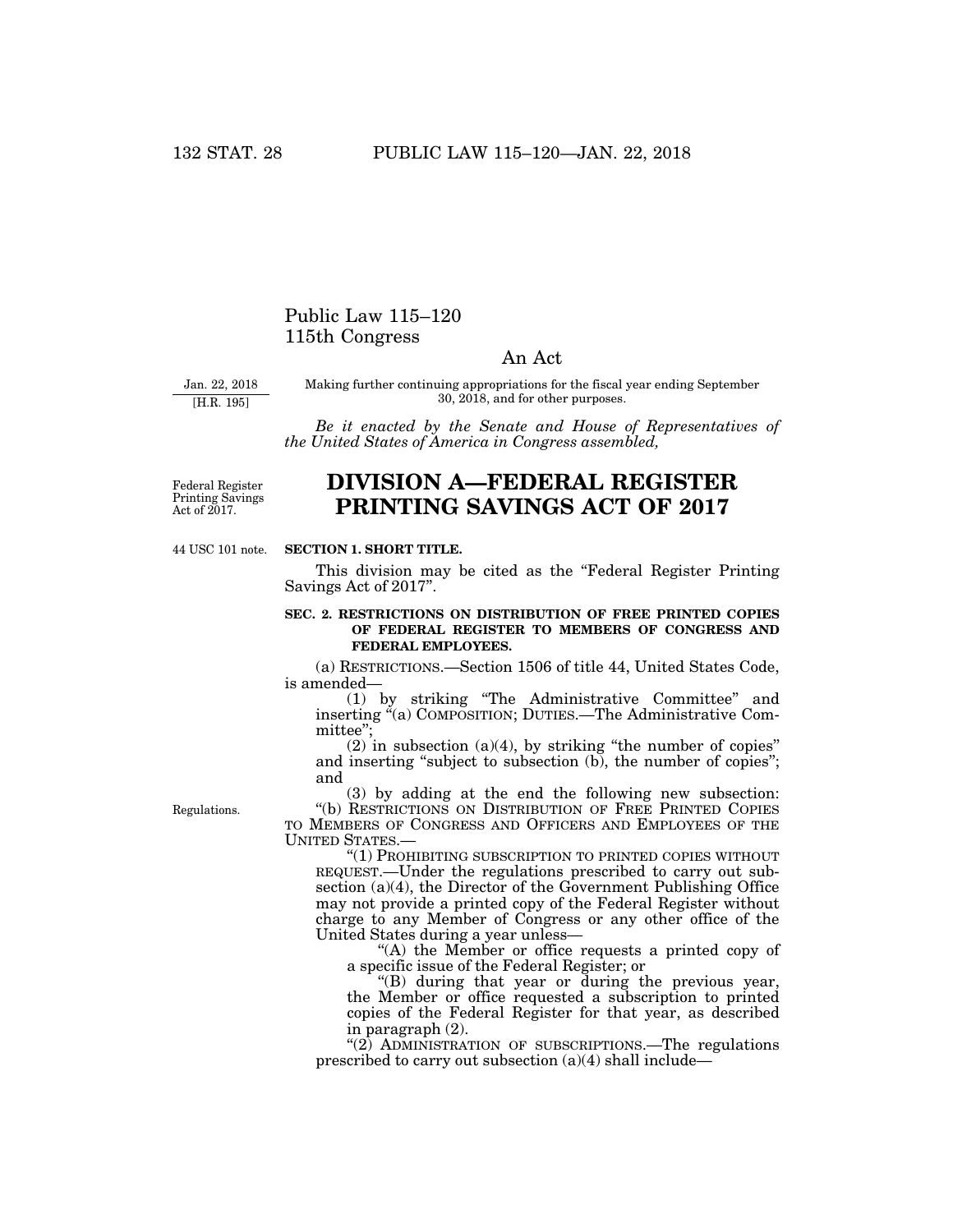''(A) provisions regarding notifications to offices of Notifications. Members of Congress and other offices of the United States of the restrictions of paragraph (1);

''(B) provisions describing the process by which Members and other offices may request a specific issue of the Federal Register for purposes of paragraph  $(1)(A)$ ; and

 $(C)$  provisions describing the process by which Members and other offices may request a subscription to the Federal Register for purposes of paragraph  $(\overline{1})(B)$ , except that such regulations shall limit the period for such a subscription to not longer than 1 year.''.

(b) EFFECTIVE DATE.—The amendment made by subsection (a) shall take effect January 1, 2018. 44 USC 1506 note.

# **DIVISION B—EXTENSION OF CONTINUING APPROPRIATIONS ACT, 2018**

SEC. 2001. The Continuing Appropriations Act, 2018 (division D of Public Law 115–56) is amended—

(1) by striking the date specified in section 106(3) and inserting ''February 8, 2018''; and

(2) by adding after section 147 the following:

''SEC. 148. Funds appropriated by the Department of Defense Missile Defeat and Defense Enhancements Appropriations Act, 2018 (division B of Public Law 115–96) may be obligated and expended notwithstanding section  $504(a)(1)$  of the National Security Act of 1947 (50 U.S.C. 3094(a)(1)).

''SEC. 149. Amounts made available by section 101 for 'Department of Agriculture—Food and Nutrition Service—Child Nutrition Programs' to carry out section 749(g) of the Agriculture Appropriations Act of 2010 (Public Law 111–80) may be apportioned up to the rate for operations necessary to ensure that the program can be fully operational by May 2018.

''SEC. 150. Amounts made available by section 101 for 'National Aeronautics and Space Administration—Exploration' may be apportioned up to the rate for operations necessary to maintain the planned launch capability schedules for the Space Launch System launch vehicle, Exploration Ground Systems, and Orion Multi-Purpose Crew Vehicle programs.

''SEC. 151. Amounts made available by section 101 for 'Department of Energy—Energy Programs—Office of the Inspector General' may be apportioned up to the rate for operations necessary to sustain staffing levels achieved on June 30, 2017.

''SEC. 152. Amounts made available by section 101 for 'Small Business Administration—Business Loans Program Account' may be apportioned up to the rate for operations necessary to accommodate increased demand for commitments for general business loans authorized under section 7(a) of the Small Business Act (15 U.S.C. 636(a)).

SEC. 153. For 2018, the Secretary of Housing and Urban Development may make temporary adjustments to the Section 8 housing choice voucher annual renewal funding allocations and administrative fee eligibility determinations for public housing agencies in an area for which the President declared a disaster in 2017 or 2018 under title IV of the Robert T. Stafford Disaster Relief and Emergency Assistance Act (42 U.S.C. 5170 et seq.), to avoid significant adverse funding impacts that would otherwise

Extension of Continuing Appropriations Act, 2018.

131 Stat. 1141.

131 Stat. 2045.

Time period.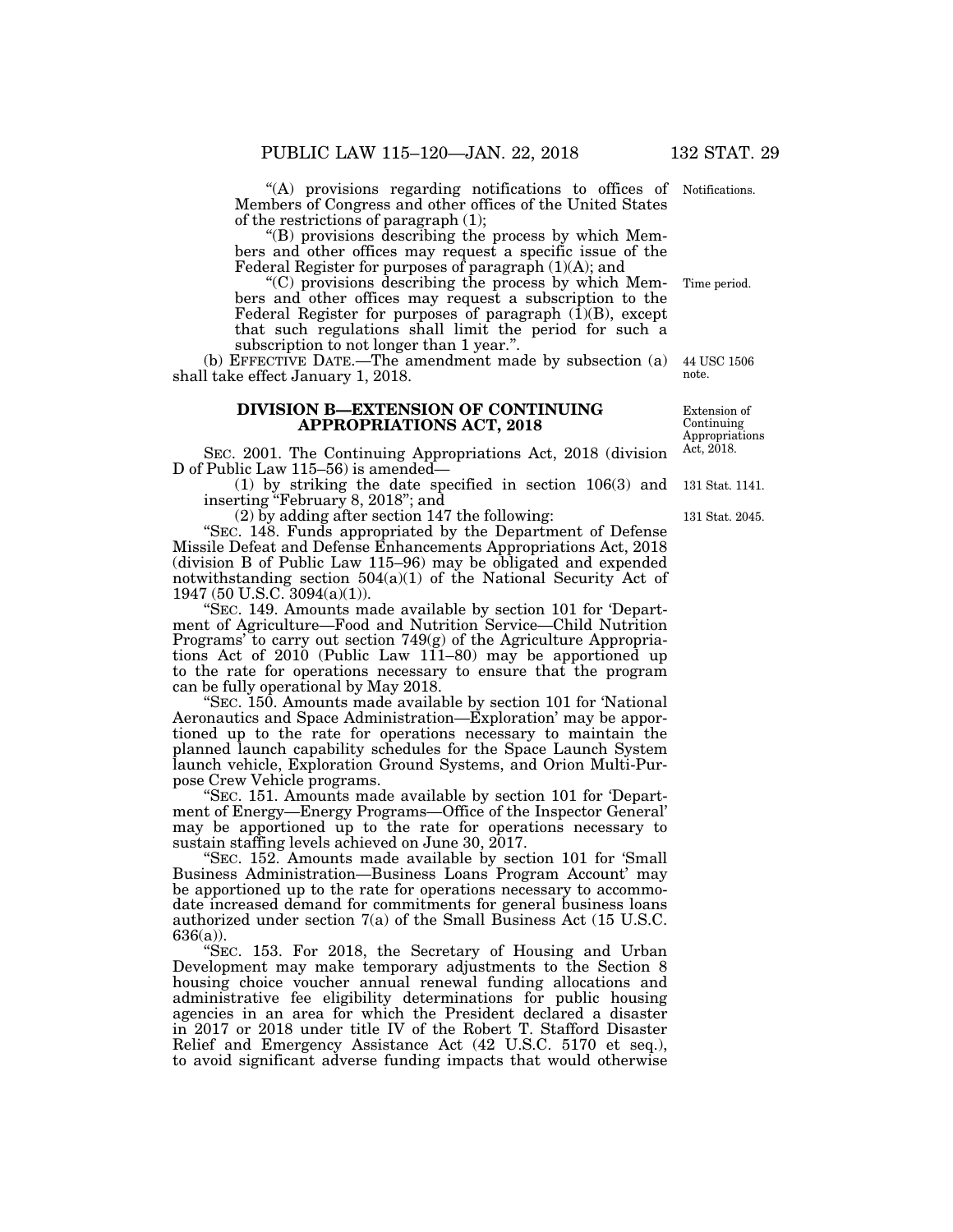result from the disaster and that would otherwise prevent a public housing agency from leasing up to its authorized level of units under contract (but not to exceed such level), upon request by and in consultation with a public housing agency and supported by documentation as required by the Secretary that demonstrates the need for the adjustment.

''SEC. 154. (a) Employees furloughed as a result of any lapse in appropriations which begins on or about January 20, 2018, shall be compensated at their standard rate of compensation, for the period of such lapse in appropriations, as soon as practicable after such lapse in appropriations ends.

''(b) For purposes of this section, 'employee' means:

''(1) a federal employee;

"(2) an employee of the District of Columbia Courts;

''(3) an employee of the Public Defender Service for the District of Columbia; or

''(4) a District of Columbia Government employee.

''(c) All obligations incurred in anticipation of the appropriations made and authority granted by this division for the purposes of maintaining the essential level of activity to protect life and property and bringing about orderly termination of Government functions, and for purposes as otherwise authorized by law, are hereby ratified and approved if otherwise in accord with the provisions of this division.

''SEC. 155. (a) If a State (or another Federal grantee) used State funds (or the grantee's non-Federal funds) to continue carrying out a Federal program or furloughed State employees (or the grantee's employees) whose compensation is advanced or reimbursed in whole or in part by the Federal Government—

''(1) such furloughed employees shall be compensated at their standard rate of compensation for such period;

"(2) the State (or such other grantee) shall be reimbursed for expenses that would have been paid by the Federal Government during such period had appropriations been available, including the cost of compensating such furloughed employees, together with interest thereon calculated under section 6503(d) of title 31, United States Code; and

''(3) the State (or such other grantee) may use funds available to the State (or the grantee) under such Federal program to reimburse such State (or the grantee), together with interest thereon calculated under section 6503(d) of title 31, United States Code.

''(b) For purposes of this section, the term 'State' and the term 'grantee' shall have the meaning as such term is defined under the applicable Federal program under subsection (a). In addition, 'to continue carrying out a Federal program' means the continued performance by a State or other Federal grantee, during the period of a lapse in appropriations, of a Federal program that the State or such other grantee had been carrying out prior to the period of the lapse in appropriations.

''(c) The authority under this section applies with respect to any period in fiscal year 2018 (not limited to periods beginning or ending after the date of the enactment of this division) during which there occurs a lapse in appropriations with respect to any department or agency of the Federal Government which, but for such lapse in appropriations, would have paid, or made reimbursement relating to, any of the expenses referred to in this section

Reimbursement.

Applicability.

Definition.

Furloughs.

Definition.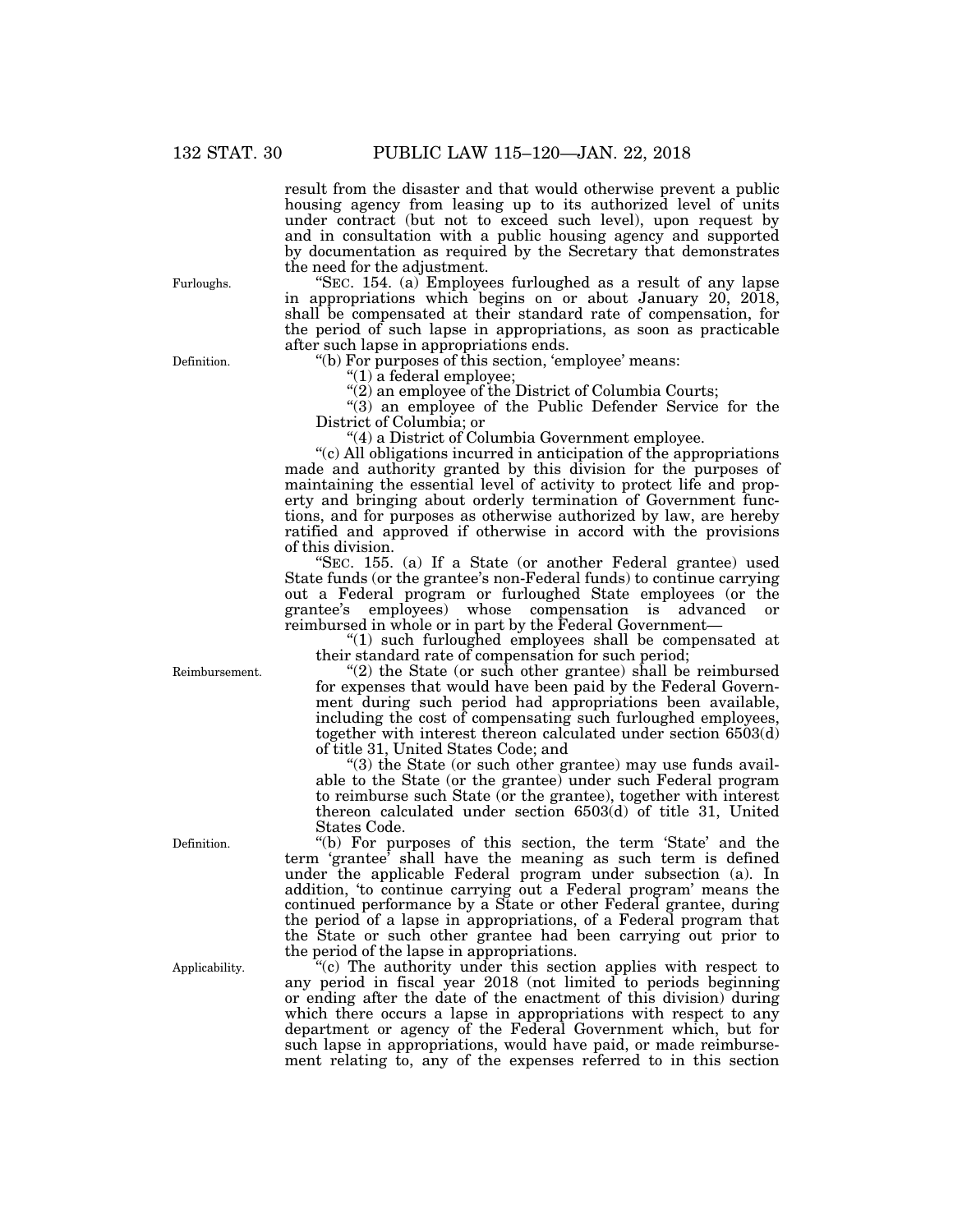with respect to the program involved. Payments and reimbursements under this authority shall be made only to the extent and in amounts provided in advance in appropriations Acts.''.

SEC. 2002. The Further Additional Continuing Appropriations Act, 2018 (division A of Public Law 115–96) is amended by striking section 1002.

SEC. 2003. For the purposes of division D of Public Law 115– 56, the time covered by such division shall be considered to include the period which began on or about January 20, 2018, during which there occurred a lapse in appropriations.

This division may be cited as the "Extension of Continuing" Appropriations Act, 2018''.

# **DIVISION C—HEALTHY KIDS ACT**

### **SEC. 3001. SHORT TITLE.**

This division may be cited as the "Helping Ensure Access" for Little Ones, Toddlers, and Hopeful Youth by Keeping Insurance Delivery Stable Act" or the "HEALTHY KIDS Act".

# **SEC. 3002. SIX-YEAR FUNDING EXTENSION OF THE CHILDREN'S HEALTH INSURANCE PROGRAM.**

(a) FUNDING.—

(1) IN GENERAL.—Section 2104(a) of the Social Security Act  $(42 \text{ U.S.C. } 1397\text{dd}(a))$ , as amended by section  $3201(a)$  of the CHIP and Public Health Funding Extension Act (division C of Public Law 115–96), is amended—

 $(A)$  in paragraph  $(20)(B)$ , by striking "; and" and inserting a semicolon;

(B) by striking paragraph (21) and inserting the following new paragraphs:

"(21) for fiscal year 2018, \$21,500,000,000;

"(22) for fiscal year 2019, \$22,600,000,000;

 $(23)$  for fiscal year 2020, \$23,700,000,000;

''(24) for fiscal year 2021, \$24,800,000,000;

''(25) for fiscal year 2022, \$25,900,000,000; and

"(26) for fiscal year 2023, for purposes of making two semi- Time periods. annual allotments—

''(A) \$2,850,000,000 for the period beginning on October

1, 2022, and ending on March 31, 2023; and

" $(B)$  \$2,850,000,000 for the period beginning on April 1, 2023, and ending on September 30, 2023.''.

(2) PREVENTION OF DUPLICATE APPROPRIATIONS FOR FISCAL YEAR 2018.—Notwithstanding any other provision of law, insofar as funds have been appropriated under subsection (a)(21) of section 2104 of the Social Security Act (42 U.S.C. 1397dd), as such subsection is in effect on the day before the date of the enactment of this Act, to provide allotments to States under the State Children's Health Insurance Program established under title XXI of the Social Security Act (42 U.S.C. 1397aa et seq.) (whether implemented under title XIX, XXI, or both, of the Social Security Act) for fiscal year 2018—

(A) any amounts that are so appropriated that are not so allotted and obligated before the date of the enactment of this Act, are rescinded; and

Helping Ensure Access for Little Ones, Toddlers, and Hopeful Youth by Keeping Insurance Delivery Stable Act. 42 USC 1305 note.

50 USC 1881 note. Time period.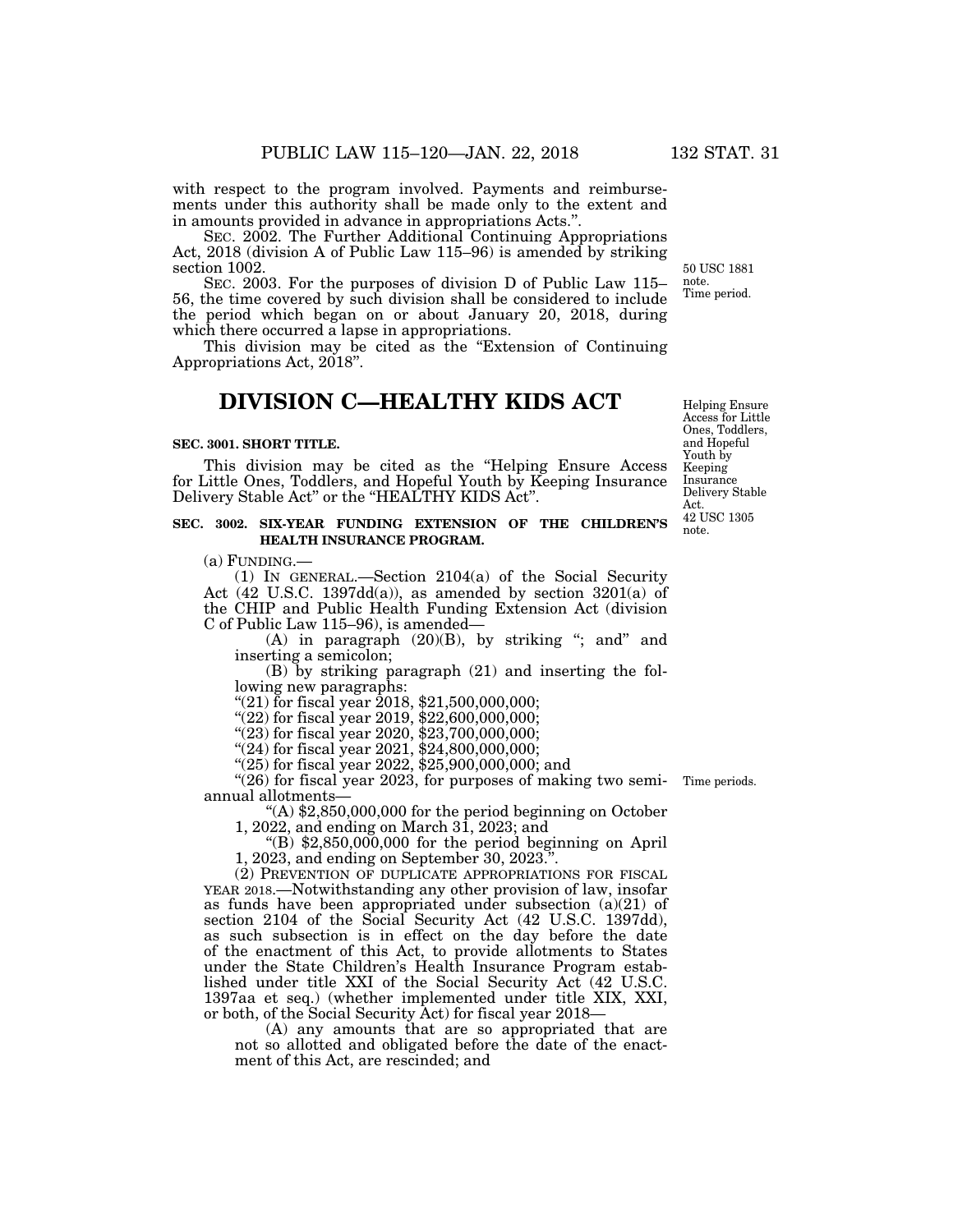(B) any amount provided for CHIP allotments to a State under this section (and the amendments made by this section) for such fiscal year shall be reduced by the amount of such appropriations so allotted and obligated before such date.

(b) ALLOTMENTS.—<br>(1) IN GENERAL.—Section  $2104(m)$  of the Social Security Act (42 U.S.C. 1397dd(m)), as amended by section 3201(b) of the CHIP and Public Health Funding Extension Act (division C of Public Law 115–96), is amended—

 $(A)$  in paragraph  $(2)(B)$ —

(i) in the matter preceding clause (i), by striking "(19)" and inserting " $(25)$ ";

(ii) in clause (i), by striking ''and 2017'' and inserting '', 2017, and 2023''; and

(iii) in clause (ii)—

(I) in the matter preceding subclause (I), by striking "and paragraph  $(10)$ "; and

 $(II)$  in subclause  $(I)$ , by inserting "(or, in the case of fiscal year 2018, under paragraph (4))'' after "clause  $(i)$ ";

 $(B)$  in paragraph  $(5)$ , by striking "2018" and inserting "2023"

 $(C)$  in paragraph  $(7)$ —

 $(i)$  in subparagraph  $(A)$ , by striking "2017" and inserting " $202\overline{3}$ ";

(ii) in subparagraph (B), in the matter preceding clause (i), by inserting "(or, in the case of fiscal year 2018, by not later than the date that is 60 days after the date of the enactment of the HEALTHY KIDS Act)'' after ''before the August 31 preceding the beginning of the fiscal year''; and

(iii) in the matter following subparagraph (B), by striking "or fiscal year 2016" and inserting "fiscal year 2016, fiscal year 2018, fiscal year 2020, or fiscal year  $2022$ ";

 $(D)$  in paragraph  $(9)$ , by striking "2018" and inserting ''2023''; and

(E) by amending paragraph (10) to read as follows: "(10) FOR FISCAL YEAR 2023.-

"(A) FIRST HALF.—Subject to paragraphs  $(5)$  and  $(7)$ , from the amount made available under subparagraph (A) of paragraph (26) of subsection (a) for the semi-annual period described in such subparagraph, increased by the amount of the appropriation for such period under section 3002(b)(2) of the HEALTHY KIDS Act, the Secretary shall compute a State allotment for each State (including the District of Columbia and each commonwealth and territory) for such semi-annual period in an amount equal to the first half ratio (described in subparagraph (D)) of the amount described in subparagraph (C).

"(B) SECOND HALF.—Subject to paragraphs  $(5)$  and  $(7)$ , from the amount made available under subparagraph (B) of paragraph (26) of subsection (a) for the semi-annual period described in such subparagraph, the Secretary shall compute a State allotment for each State (including the District of Columbia and each commonwealth and territory)

Deadline.

Time period. Allotment.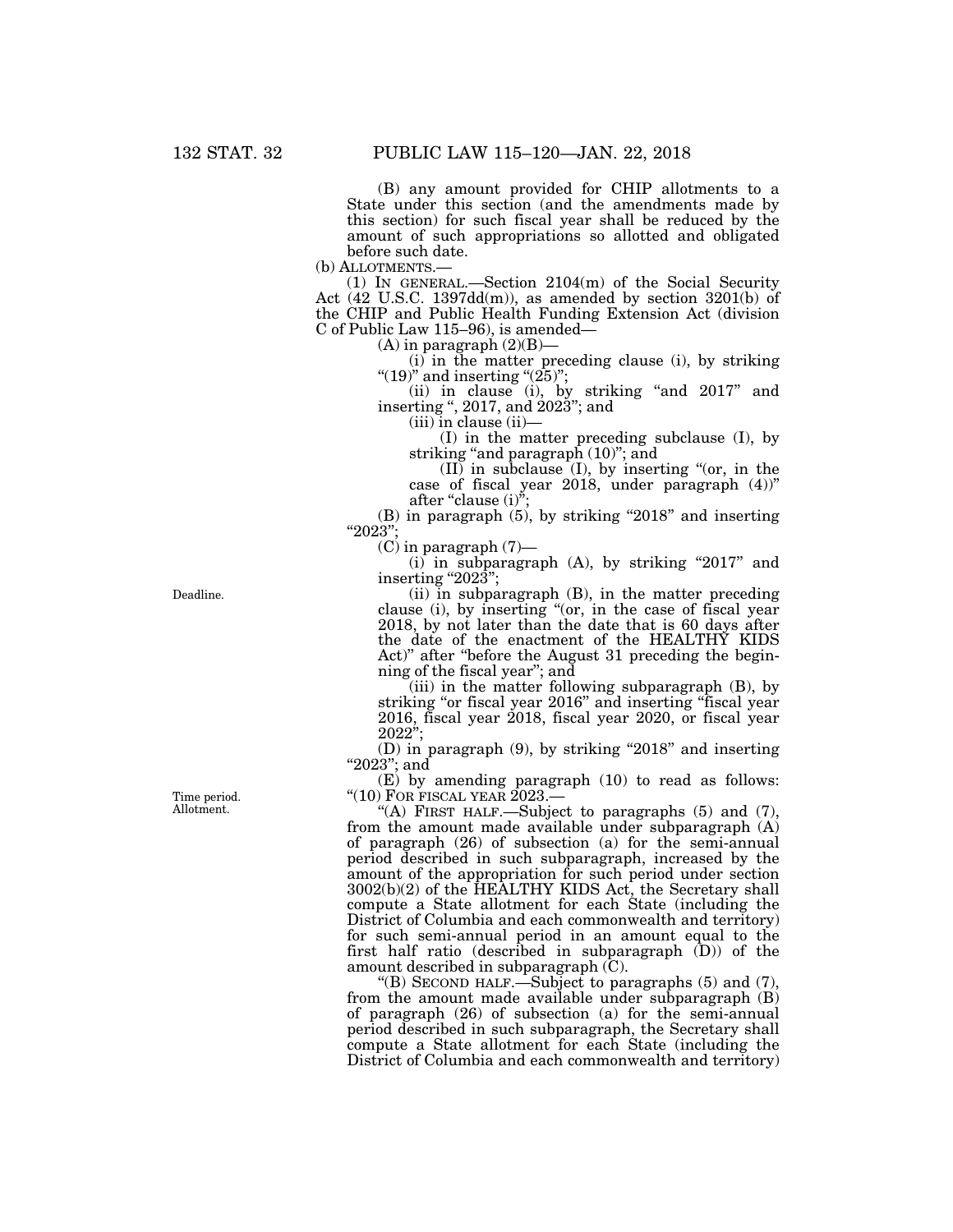for such semi-annual period in an amount equal to the amount made available under such subparagraph, multiplied by the ratio of—

''(i) the amount of the allotment to such State under subparagraph (A); to

"(ii) the total of the amount of all of the allotments made available under such subparagraph.

''(C) FULL YEAR AMOUNT BASED ON REBASED AMOUNT.— The amount described in this subparagraph for a State is equal to the Federal payments to the State that are attributable to (and countable towards) the total amount of allotments available under this section to the State in fiscal year 2022 (including payments made to the State under subsection (n) for fiscal year 2022 as well as amounts redistributed to the State in fiscal year 2022), multiplied by the allotment increase factor under paragraph (6) for fiscal year 2023.

''(D) FIRST HALF RATIO.—The first half ratio described in this subparagraph is the ratio of—

" $(i)$  the sum of-

''(I) the amount made available under subsection  $(a)(26)(A)$ ; and

''(II) the amount of the appropriation for such period under section  $3002(b)\overline{2}$  of the HEALTHY KIDS Act; to

''(ii) the sum of—

''(I) the amount described in clause (i); and ''(II) the amount made available under subsection (a)(26)(B).".

Time periods.

(2) ONE-TIME APPROPRIATION FOR FISCAL YEAR 2023.—There is appropriated to the Secretary of Health and Human Services, out of any money in the Treasury not otherwise appropriated, \$20,200,000,000 to accompany the allotment made for the period beginning on October 1, 2022, and ending on March 31, 2023, under paragraph  $(26)(A)$  of section  $2104(a)$  of the Social Security Act  $(42 \text{ U.S.C. } 1397\text{dd}(a))$  (as added by subsection (a)), to remain available until expended. Such amount shall be used to provide allotments to States under paragraph  $(10)$  of section  $2104(m)$  of such Act (as added by paragraph (1)) for the first 6 months of fiscal year 2023 in the same manner as allotments are provided under subsection  $(a)(26)(A)$ of such section 2104 and subject to the same terms and conditions as apply to the allotments provided from such subsection  $(a)(26)(A)$ .

(c) EXTENSION OF THE CHILD ENROLLMENT CONTINGENCY FUND.—Section 2104(n) of the Social Security Act (42 U.S.C.  $1397dd(n)$  is amended-

 $(1)$  in paragraph  $(2)$ 

 $(A)$  in subparagraph  $(A)(ii)$ —

(i) by striking ''2010, 2011, 2012, 2013, 2014, and 2016'' and inserting ''2010 through 2014, 2016, and 2018 through 2022''; and

(ii) by striking ''fiscal year 2015 and fiscal year 2017'' and inserting ''fiscal years 2015, 2017, and 2023''; and

(B) in subparagraph (B)—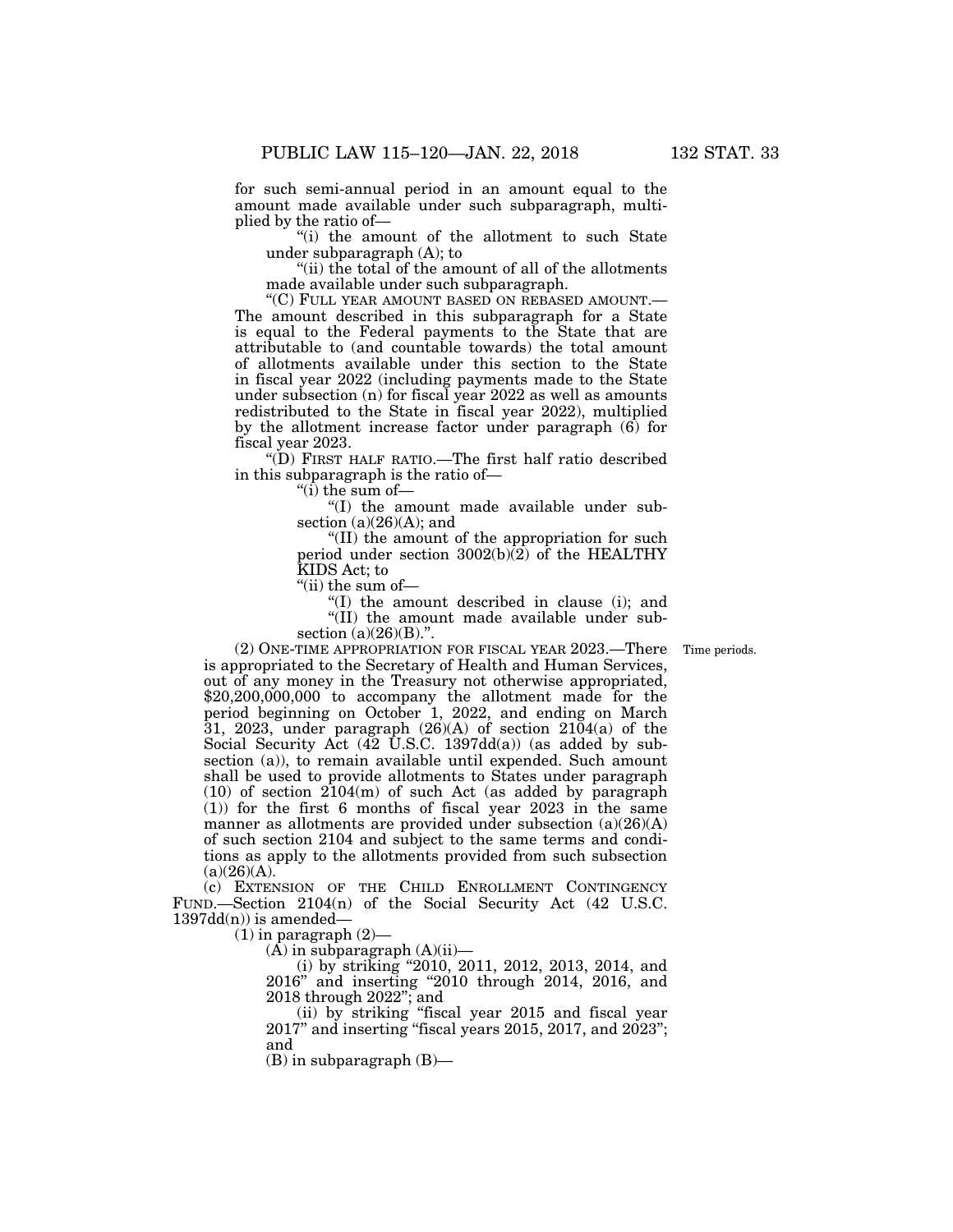(i) by striking ''2010, 2011, 2012, 2013, 2014, and 2016'' and inserting ''2010 through 2014, 2016, and 2018 through 2022''; and

(ii) by striking ''fiscal year 2015 and fiscal year 2017'' and inserting ''fiscal years 2015, 2017, and 2023''; and

(2) in paragraph  $(3)(A)$ , in the matter preceding clause (i), by striking ''or a semi-annual allotment period for fiscal year 2015 or 2017" and inserting "or in any of fiscal years 2018 through 2022 (or a semi-annual allotment period for fiscal year 2015, 2017, or 2023)''.

(d) EXTENSION OF QUALIFYING STATES OPTION.—

(1) IN GENERAL.—Section 2105(g)(4) of the Social Security Act (42 U.S.C. 1397ee(g)(4)) is amended—

(A) in the heading, by striking ''THROUGH 2017'' and inserting ''THROUGH 2023''; and

 $(B)$  in subparagraph  $(A)$ , by striking "2017" and inserting "2023".

(2) TECHNICAL AMENDMENTS.—Section  $2104(f)(2)(B)(ii)$  of the Social Security Act (42 U.S.C. 1397dd(f)(2)(B)(ii)), as amended by section 3201(c) of the CHIP and Public Health Funding Extension Act (division C of Public Law 115–96), is amended—

(A) in subclause (I), by striking ''for the month (as defined in subclause  $(II)$ <sup>"</sup> and inserting "(as defined in subclause (II)) for the month'';

(B) in subclause (II), by inserting '', as in effect on the day before the date of the enactment of the HEALTHY KIDS Act," after "section  $2105(g)(4)(A)$ "; and

(C) in subclause (VI)—

(i) by inserting ", as in effect on the day before the date of the enactment of the HEALTHY KIDS Act" after ", section  $2105(g)(4)$ "; and

(ii) by inserting '', as so in effect'' after ''under section  $2105(g)(4)$ ".

(e) EXTENSION OF EXPRESS LANE ELIGIBILITY OPTION.—Section 1902(e)(13)(I) of the Social Security Act (42 U.S.C. 1396a(e)(13)(I)) is amended by striking "2017" and inserting "2023".

(f) ASSURANCE OF AFFORDABILITY STANDARD FOR CHILDREN AND FAMILIES.—

(1) In GENERAL.—Section  $2105(d)(3)$  of the Social Security Act (42 U.S.C. 1397ee(d)(3)) is amended—

(A) in the paragraph heading, by striking ''UNTIL OCTOBER 1, 2019'' and inserting ''THROUGH SEPTEMBER 30, 2023''; and

(B) in subparagraph (A), in the matter preceding clause  $(i)$ —

(i) by striking "2019" and inserting "2023"; and

(ii) by striking ''The preceding sentence shall not be construed as preventing a State during such period'' and inserting ''During the period that begins on October 1, 2019, and ends on September 30, 2023, the preceding sentence shall only apply with respect to children in families whose income does not exceed 300 percent of the poverty line (as defined in section  $2110(c)(5)$  applicable to a family of the size involved.

Time period. Applicability.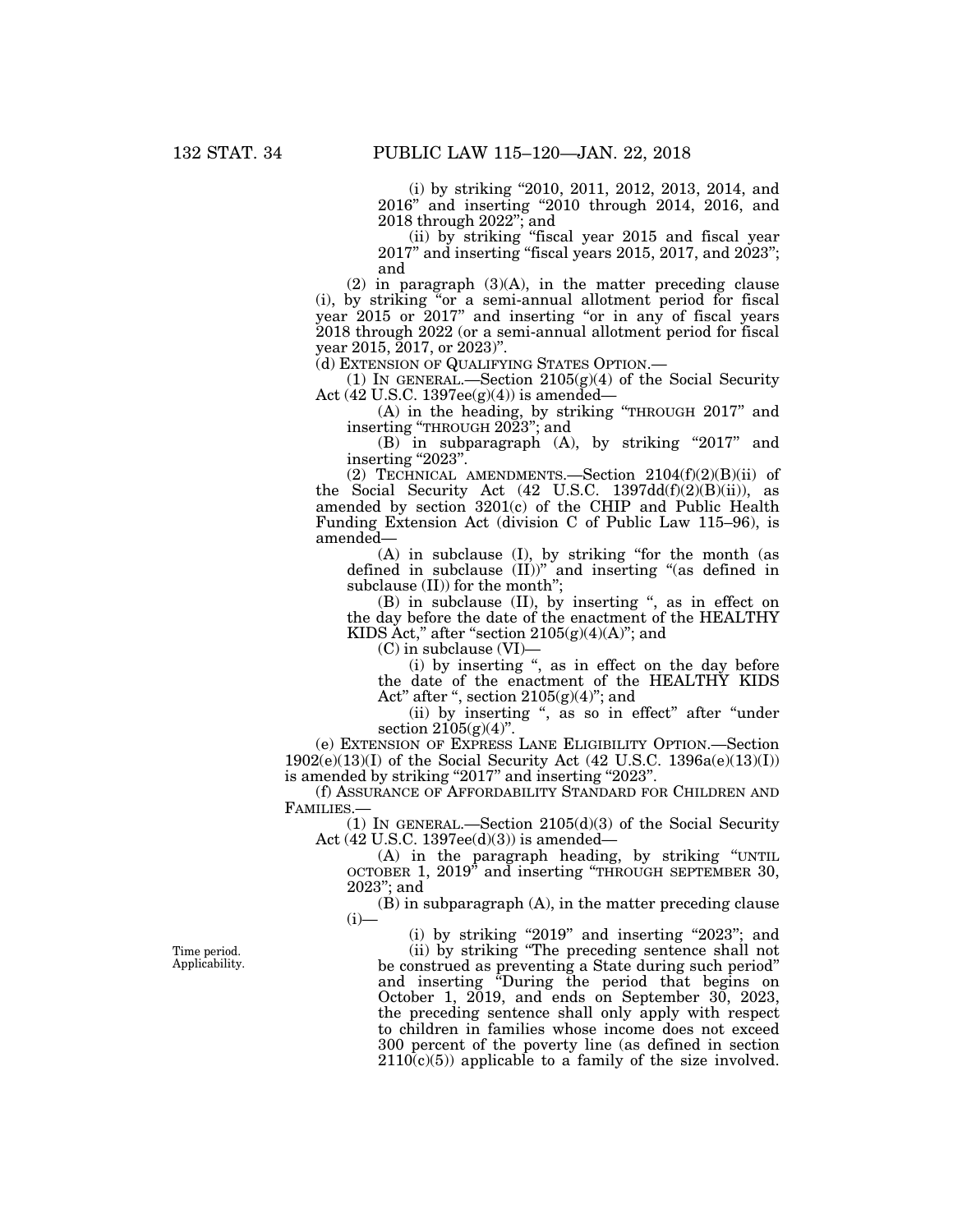The preceding sentences shall not be construed as preventing a State during any such periods''.

(2) CONFORMING AMENDMENTS.—Section 1902(gg)(2) of the Social Security Act (42 U.S.C. 1396a(gg)(2)) is amended—

(A) in the paragraph heading, by striking ''UNTIL OCTOBER 1, 2019'' and inserting ''THROUGH SEPTEMBER 30, 2023''; and

(B) by striking ''September 30, 2019,'' and inserting ''September 30, 2023 (but during the period that begins on October 1, 2019, and ends on September 30, 2023, only with respect to children in families whose income does not exceed 300 percent of the poverty line (as defined in section  $2110(c)(5)$  applicable to a family of the size involved)".<br>(g) CHIP LOOK-ALIKE PLANS.—

 $(1)$  BLENDING RISK POOLS.—Section 2107 of the Social Security Act (42 U.S.C. 1397gg) is amended by adding at the end the following:

''(g) USE OF BLENDED RISK POOLS.—

''(1) IN GENERAL.—Nothing in this title (or any other provision of Federal law) shall be construed as preventing a State from considering children enrolled in a qualified CHIP lookalike program and children enrolled in a State child health plan under this title (or a waiver of such plan) as members of a single risk pool.

''(2) QUALIFIED CHIP LOOK-ALIKE PROGRAM.—In this subsection, the term 'qualified CHIP look-alike program' means a State program—

" $(A)$  under which children who are under the age of 19 and are not eligible to receive medical assistance under title XIX or child health assistance under this title may purchase coverage through the State that provides benefits that are at least identical to the benefits provided under the State child health plan under this title (or a waiver of such plan); and

 $(G)$  that is funded exclusively through non-Federal funds, including funds received by the State in the form of premiums for the purchase of such coverage.''.

(2) COVERAGE RULE.—

(A) IN GENERAL.—Section 5000A(f)(1) of the Internal Revenue Code of 1986 is amended in subparagraph (A)(iii), by inserting "or under a qualified CHIP look-alike program (as defined in section  $2107(g)$  of the Social Security Act)" before the comma at the end.

(B) EFFECTIVE DATE.—The amendment made by subparagraph (A) shall apply with respect to taxable years beginning after December 31, 2017.

(h) AVAILABILITY OF UNUSED FISCAL YEAR 2018 REDISTRIBUTION AMOUNTS.—Any amounts that have been redistributed to States under subsection (f) of section 2104 of the Social Security Act (42 U.S.C. 1397dd) for fiscal year 2018 that are not, or will not be, expended by the end of that fiscal year shall be—

(1) adjusted by the Secretary before the end of fiscal year 2018 to reflect an updated estimate of shortfalls under subsection (f)(2)(A) of such section; and

(2) available for redistribution under subsection (f) of such section for subsequent fiscal years.

26 USC 5000A.

26 USC 5000A note.

Definition.

Time period.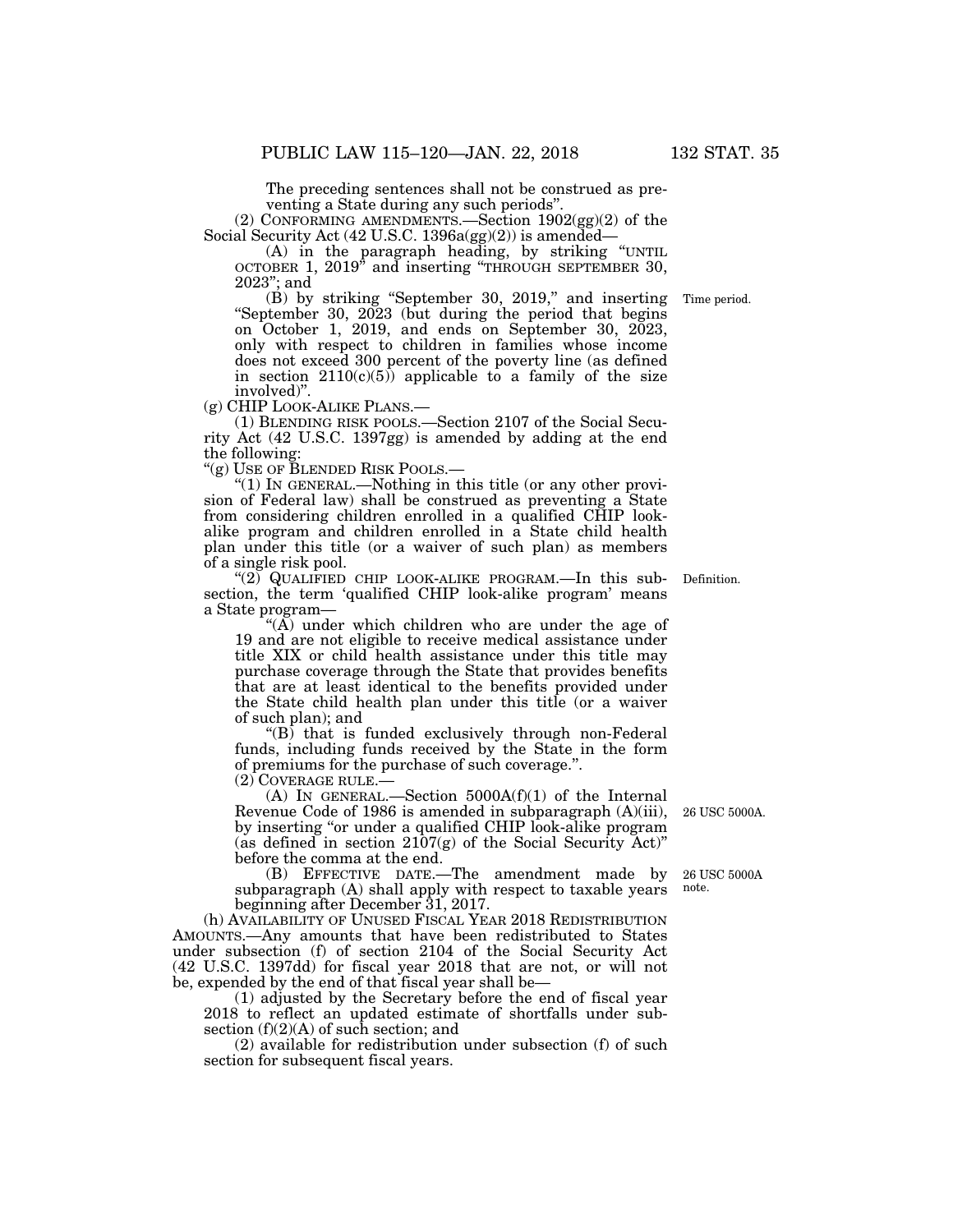#### **SEC. 3003. EXTENSION OF CERTAIN PROGRAMS AND DEMONSTRATION PROJECTS.**

(a) CHILDHOOD OBESITY DEMONSTRATION PROJECT.—Section 1139A(e)(8) of the Social Security Act (42 U.S.C. 1320b–9a(e)(8)) is amended—

(1) by striking ''and \$10,000,000'' and inserting '', \$10,000,000''; and

 $(2)$  by inserting after "2017" the following: ", and \$30,000,000 for the period of fiscal years 2018 through 2023". (b) PEDIATRIC QUALITY MEASURES PROGRAM.—Section 1139A(i)

of the Social Security Act (42 U.S.C. 1320b–9a(i)) is amended— (1) by striking ''Out of any'' and inserting the following: " $(1)$  In GENERAL.—Out of any";

(2) by striking ''there is appropriated for each'' and inserting ''there is appropriated—

" $(\overrightarrow{A})$  for each";

(3) by striking '', and there is appropriated for the period'' and inserting '';

"(B) for the period";

(4) by striking ''. Funds appropriated under this subsection shall remain available until expended." and inserting "; and"; and

(5) by adding at the end the following:

''(C) for the period of fiscal years 2018 through 2023, \$90,000,000 for the purpose of carrying out this section (other than subsections  $(e)$ ,  $(f)$ , and  $(g)$ ).

"(2) AVAILABILITY.--Funds appropriated under this subsection shall remain available until expended.''.

#### **SEC. 3004. EXTENSION OF OUTREACH AND ENROLLMENT PROGRAM.**

(a) IN GENERAL.—Section 2113 of the Social Security Act (42 U.S.C. 1397mm) is amended—

(1) in subsection (a)(1), by striking "2017" and inserting " $2023"$ ; and<br>(2) in subsection (g)—

(A) by striking "and  $$40,000,000$ " and inserting ", \$40,000,000''; and

(B) by inserting after "2017" the following: ", and \$120,000,000 for the period of fiscal years 2018 through 2023''.

(b) MAKING ORGANIZATIONS THAT USE PARENT MENTORS ELIGIBLE TO RECEIVE GRANTS.—Section 2113(f) of the Social Security Act (42 U.S.C. 1397mm(f)) is amended—

 $(1)$  in paragraph  $(1)(E)$ , by striking "or community-based doula programs'' and inserting '', community-based doula programs, or parent mentors''; and

(2) by adding at the end the following new paragraph: "(5) PARENT MENTOR.—The term 'parent mentor' means an individual who—

"(A) is a parent or guardian of at least one child who is an eligible child under this title or title XIX; and

''(B) is trained to assist families with children who have no health insurance coverage with respect to improving the social determinants of the health of such children, including by providing—

''(i) education about health insurance coverage, including, with respect to obtaining such coverage,

Time period.

Time period.

Definition.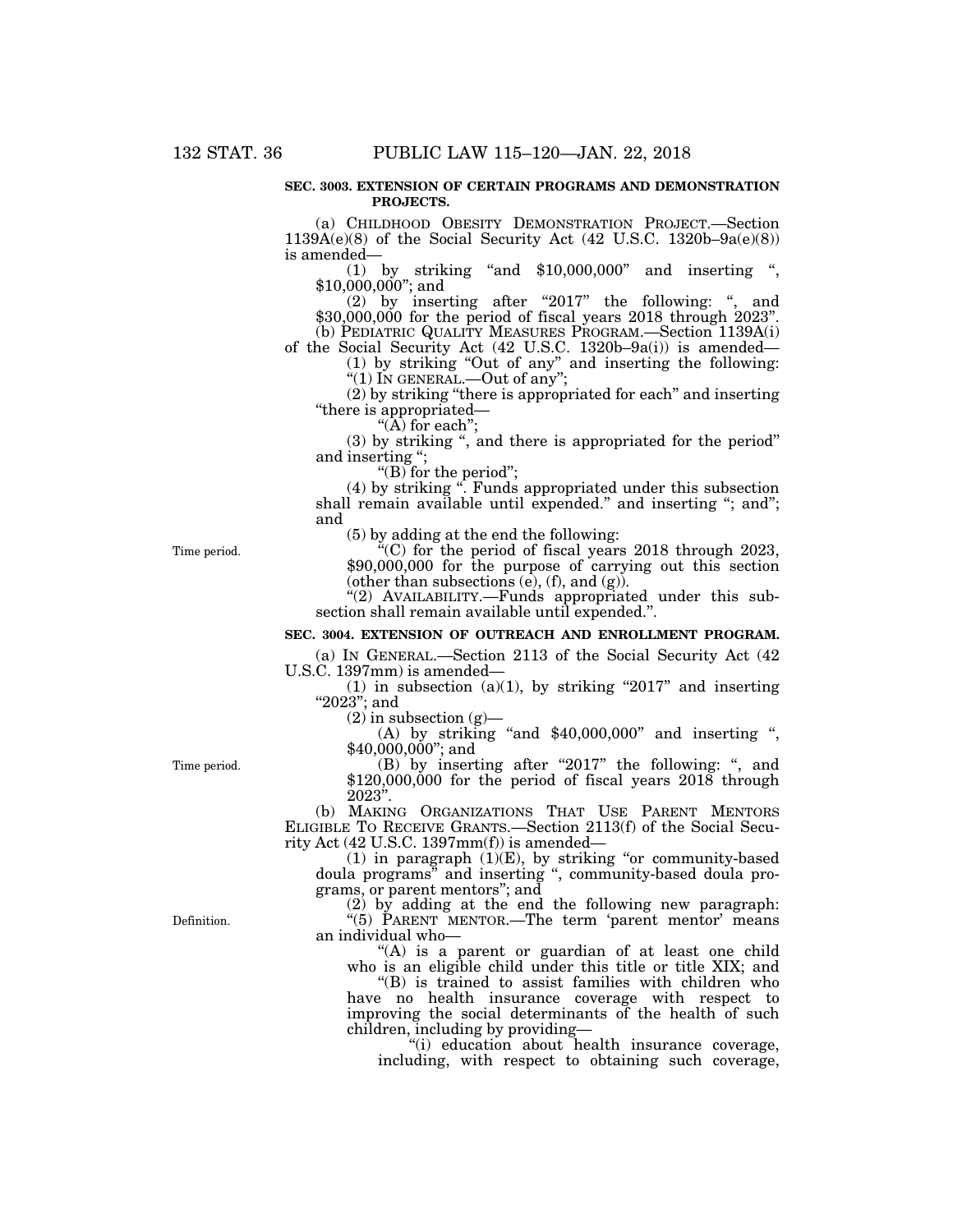eligibility criteria and application and renewal processes;

''(ii) assistance with completing and submitting applications for health insurance coverage;

"(iii) a liaison between families and representatives of State plans under title XIX or State child health plans under this title;

"(iv) guidance on identifying medical and dental homes and community pharmacies for children; and

" $(v)$  assistance and referrals to successfully address" social determinants of children's health, including pov-

erty, food insufficiency, and housing.".<br>(c) EXCLUSION FROM MODIFIED ADJUSTED GROSS INCOME.— Section 1902(e) of the Social Security Act (42 U.S.C. 1396a(e)) is amended—

(1) in the first paragraph (14), relating to income determined using modified adjusted gross income, by adding at the end the following new subparagraph:

''(J) EXCLUSION OF PARENT MENTOR COMPENSATION FROM INCOME DETERMINATION.—Any nominal amount received by an individual as compensation, including a stipend, for participation as a parent mentor (as defined in paragraph (5) of section 2113(f)) in an activity or program funded through a grant under such section shall be disregarded for purposes of determining the income eligibility of such individual for medical assistance under the State plan or any waiver of such plan.''; and

 $(2)$  by striking " $(14)$  EXCLUSION" and inserting " $(15)$  EXCLU-SION''.

#### **SEC. 3005. EXTENSION AND REDUCTION OF ADDITIONAL FEDERAL** Time period. **FINANCIAL PARTICIPATION FOR CHIP.**

Section 2105(b) of the Social Security Act (42 U.S.C. 1397ee(b)) is amended in the second sentence by inserting "and during the period that begins on October 1, 2019, and ends on September 30, 2020, the enhanced FMAP determined for a State for a fiscal year (or for any portion of a fiscal year occurring during such period) shall be increased by 11.5 percentage points'' after ''23 percentage points,''.

# **SEC. 3006. MEDICAID IMPROVEMENT FUND.**

Section 1941 of the Social Security Act (42 U.S.C. 1396w– 1) is amended—

(1) in subsection (a), in the first sentence, by inserting before the period at the end the following: '', and, in accordance with subsection  $(b)(3)$ , for the purposes of subparagraph  $(B)$ of such subsection''; and

 $(2)$  in subsection  $(b)$ -

(A) in paragraph (2)—

(i) in the first sentence, by inserting ''pursuant to paragraph (1)" after "in the Fund";

(ii) by inserting after the first sentence the following sentence: "Amounts in the Fund pursuant to paragraph (3) shall be available in advance of appropriations but only if the total amount obligated from the Fund does not exceed the amount available to the Fund under such paragraph (3).''; and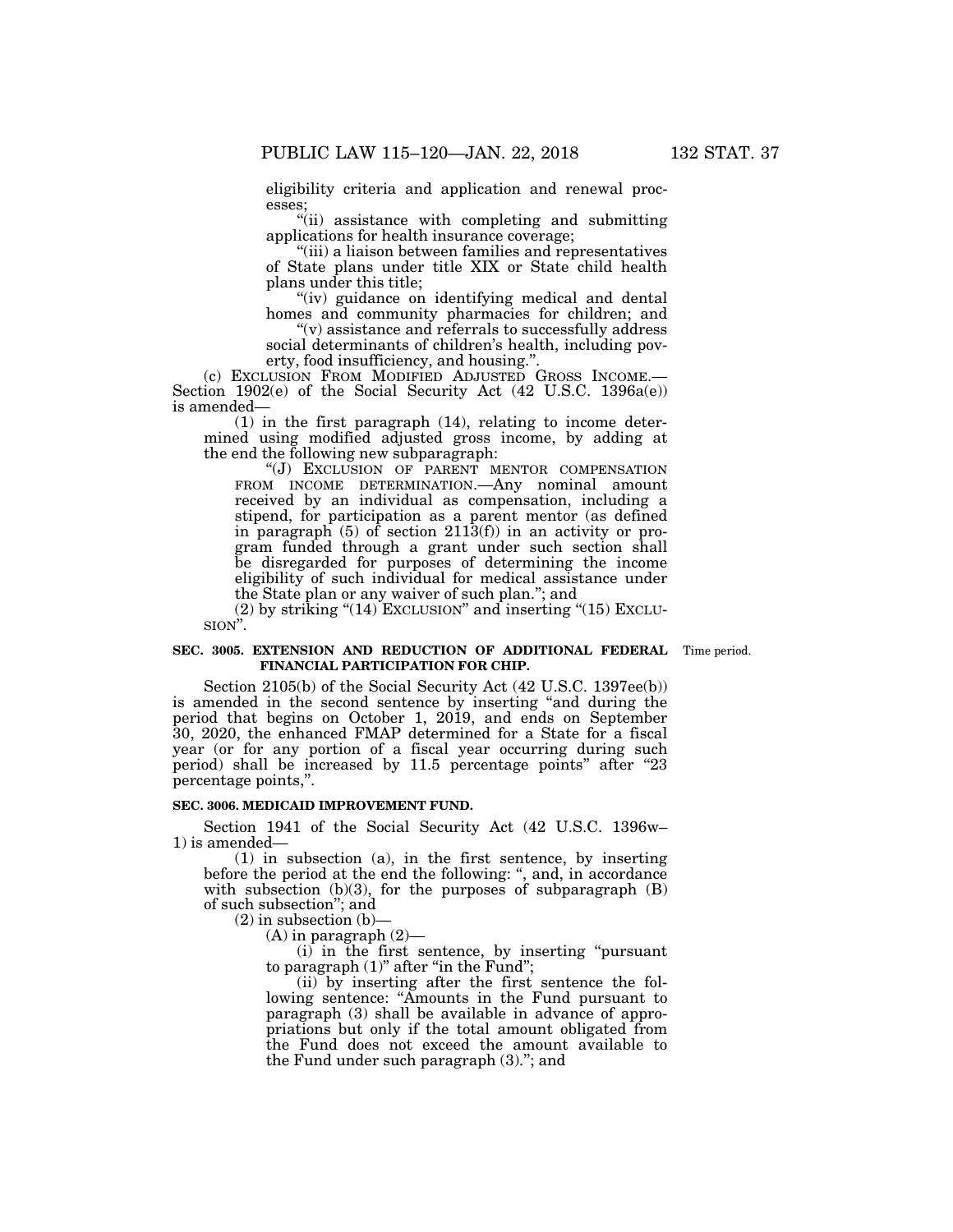(iii) in the last sentence, by striking ''sentence'' and inserting ''sentences''; and

(B) by adding at the end the following new paragraph: ''(3) ADDITIONAL FUNDING FOR STATE ACTIVITIES RELATING

" $(A)$  In GENERAL.—In addition to the amount made available under paragraph (1), there shall be available to the Fund, for expenditures from the Fund in accordance with subparagraph (B), for fiscal year 2023 and thereafter, \$980,000,000, to remain available until expended.

''(B) PURPOSES.—The Secretary shall use amounts made available to the Fund under subparagraph (A) to pay to each State which has a plan approved under this title, for each quarter beginning during or after fiscal year 2023 an amount equal to—

''(i) 100 percent minus the percent specified in clause (i) of section  $1903(a)(3)(A)$  of so much of the sums expended by the State during such quarter as are attributable to the activities described in such clause;

"(ii) 100 percent minus the Federal medical assistance percentage applied under clause (iii) of such section of so much of the sums expended during such quarter (as found necessary by the Secretary under such clause) by the State as are attributable to the activities described in such clause; and

''(iii) 100 percent minus the percent specified in section  $1903(a)(3)(B)$  of so much of the sums expended by the State during such quarter as are attributable to the activities described in such section.''.

# **DIVISION D—SUSPENSION OF CERTAIN HEALTH-RELATED TAXES**

## **SEC. 4001. EXTENSION OF MORATORIUM ON MEDICAL DEVICE EXCISE TAX.**

(a) IN GENERAL.—Section 4191(c) of the Internal Revenue Code of 1986 is amended by striking ''December 31, 2017'' and inserting ''December 31, 2019''.

(b) EFFECTIVE DATE.—The amendment made by this section shall apply to sales after December 31, 2017.

### **SEC. 4002. DELAY IN IMPLEMENTATION OF EXCISE TAX ON HIGH COST EMPLOYER-SPONSORED HEALTH COVERAGE.**

Section 9001(c) of the Patient Protection and Affordable Care Act is amended by striking ''December 31, 2019'' and inserting ''December 31, 2021''.

# **SEC. 4003. SUSPENSION OF ANNUAL FEE ON HEALTH INSURANCE PRO-VIDERS.**

(b) IN GENERAL.—Section 9010(j) of the Patient Protection and Affordable Care Act is amended—

(1) by striking "and" at the end of paragraph  $(1)$ ,

 $(2)$  by striking the period at the end of paragraph  $(2)$ and inserting ", and ending before January 1, 2019, and", and

Effective date.

26 USC 4191 note.

26 USC 4191.

26 USC 4980I note.

26 USC 4001 note prec.